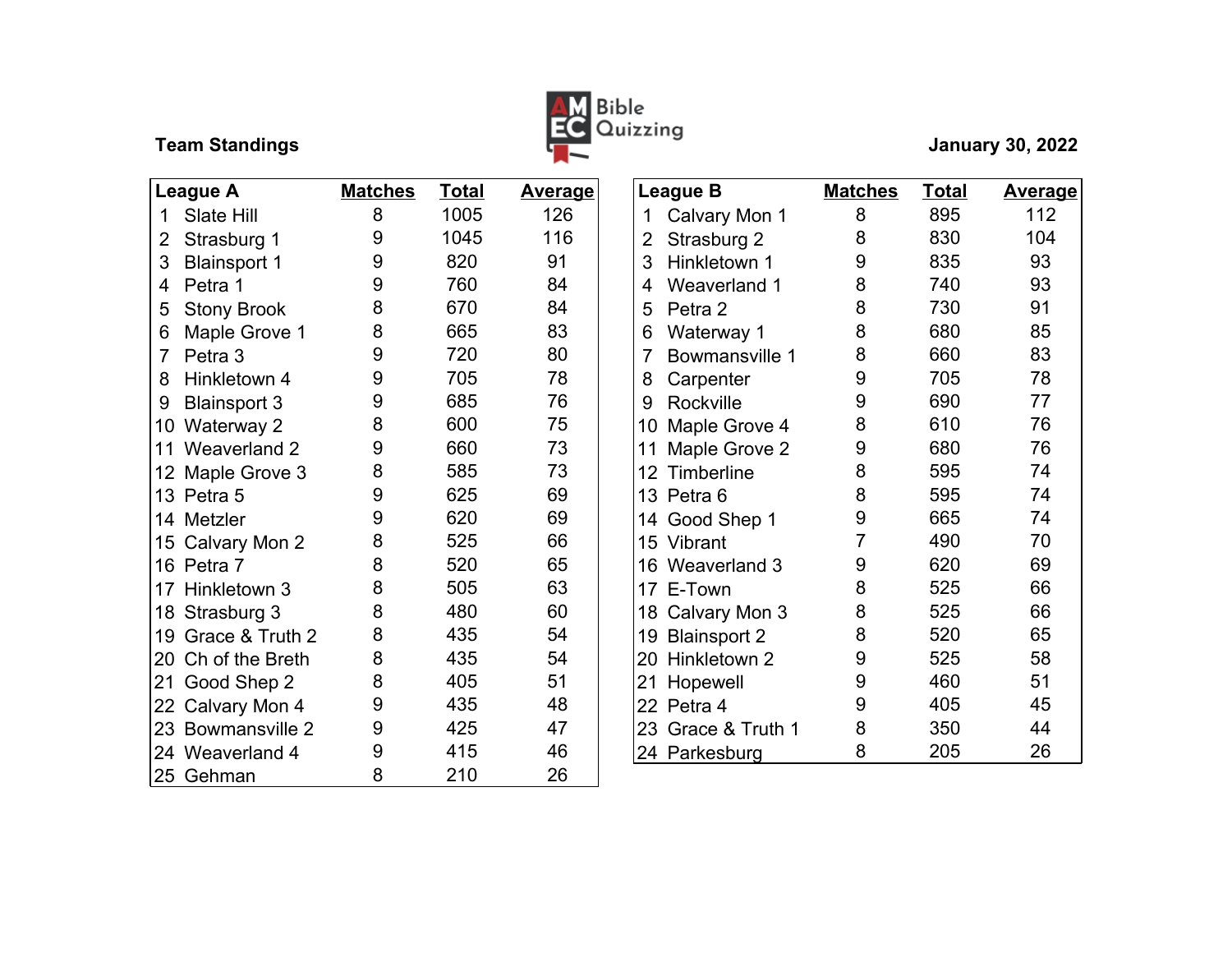## **Individual Standings January 30, 2022**

|                                   |                        |            | <b>Total Average</b> |                                     |                                 |            | <b>Total Average</b> |
|-----------------------------------|------------------------|------------|----------------------|-------------------------------------|---------------------------------|------------|----------------------|
| 1 Wesley Leaman                   | Strasburg 1            | 315        | 35                   | 63 Kyle Steffy                      | Weaverland 4                    | 200        | 22                   |
| 2 Rowan Henne                     | Good Shep 1            | 315        | 35                   | 64 Cam Beiler                       | Maple Grove 1                   | 175        | 22                   |
| 3 Kaitlyn Beiler                  | Rockville              | 315        | 35                   | 65 Kailey Hurst                     | Hinkletown 1                    | 195        | 22                   |
| 4 Josiah Reitz                    | Petra 3                | 315        | 35                   | 66 Doug Becker                      | Bowmansville 2 195              |            | 22                   |
| 5 Cole Weaver                     | <b>Blainsport 3</b>    | 315        | 35                   | 67 Nathan Harnish                   | Maple Grove 1                   | 170        | 21                   |
| 6 Sierra Brubacher                | Bowmansville 1 280     |            | 35                   | 68 Jason Cassel                     | Ch of the Breth 165             |            | 21                   |
| 7 Ryan Smoker                     | Timberline             | 280        | 35                   | 69 Grant Umble                      | Maple Grove 3                   | 165        | 21                   |
| 8 Leland Zook                     | Slate Hill             | 280        | 35                   | 70 Ellie Rishel                     | Calvary Mon 3                   | 165        | 21                   |
| 9 Jenna Rishel                    | Calvary Mon 1          | 280        | 35                   | 71 Jeremiah Howe                    | Petra 4                         | 185        | 21                   |
| 10 Henry Zercher                  | Slate Hill             | 280        | 35                   | 72 Dan Miller                       | Petra 1                         | 185        | 21                   |
| 11 Emma Henry                     | Calvary Mon 1          | 280        | 35                   | 73 Cyrus Stoltzfus                  | Maple Grove 2                   | 185        | 21                   |
| 12 Austin King                    | Waterway 1             | 280        | 35                   | 74 Siera Horst                      | Weaverland 1                    | 155        | 19                   |
| 13 Ashton Landis                  | Strasburg 2            | 280        | 35                   | 75 Kate Metzler                     | Stony Brook                     | 155        | 19                   |
| 14 Abby Nissely                   | E-Town                 | 280        | 35                   | 76 Gabby Harrison                   | Maple Grove 4                   | 155        | 19                   |
| 15 Abbie Mohler                   | Petra 2                | 280        | 35                   | 77 Dana Smoker                      | Maple Grove 1                   | 155        | 19                   |
| 16 Ellie Eshleman                 | Carpenter              | 300        | 33                   | 78 Carson Schempp                   | Parkesburg                      | 155        | 19                   |
| 17 Abby Beiler                    | Maple Grove 2 300      |            | 33                   | 79 Bree Nissley                     | E-Town                          | 155        | 19                   |
| 18 Peter Harnish                  | Maple Grove 3          | 265        | 33                   | 80 Aaron Hostetter                  | Strasburg 2                     | 155        | 19                   |
| 19 Kyra Bixler                    | Weaverland 1           | 265        | 33                   | 81 Holly Bogle                      | Hinkletown 2                    | 170        | 19                   |
| 20 Isaiah Zercher                 | Slate Hill             | 265        | 33                   | 82 Braydon Martin                   | Hinkletown 1                    | 170        | 19                   |
| 21 Alyssa King                    | Waterway 2             | 265        | 33                   | 83 Tanner Kurtz                     | Petra 2                         | 150        | 19                   |
| 22 Jaiden Horst                   | Hinkletown 4           | 290        | 32                   | 84 Alvin Lapp                       | Petra 1                         | 165        | 18                   |
| 23 Dakota Weaver                  | <b>Blainsport 1</b>    | 290        | 32                   | 85 Ashley Menas                     | Hopewell                        | 160        | 18                   |
| 24 Jared Weaver                   | Weaverland 2           | 285        | 32                   | 86 Olivia Monyer                    | Good Shep 2                     | 140        | 18                   |
| 25 Truman Horst                   | Strasburg 3            | 250        | 31                   | 87 Jalen Martin                     | Hinkletown 3                    | 140        | 18                   |
| 26 Makayla Fisher                 | Petra 6                | 250        | 31                   | 88 Dirk Dienner                     | Petra 7                         | 140        | 18                   |
| 27 Kyle Petersheim                | Grace & Truth 245      |            | 31                   | 89 Carlos Barrera                   | Petra 7                         | 140        | 18                   |
| 28 Rebekah Martin                 | Metzler                | 275        | 31                   | 90 Matthew King                     | Petra 1                         | 155        | 17                   |
| 29 Hannah Beiler                  | Rockville              | 275        | 31                   | 91 Brian Bogle                      | Hinkletown 1                    | 155        | 17                   |
| 30 Arabella Keylor                | Good Shep 1            | 275        | 31                   | 92 Lauren Hurst                     | Hinkletown 2                    | 150        | 17                   |
| 31 Zoe Landis                     | Strasburg 1            | 270        | 30                   | 93 Steve Ritzman                    | Calvary Mon 1                   | 130        | 16                   |
| 32 Mark Smoker                    | Good Shep 2            | 240        | 30                   | 94 Symantha Dienner                 | Petra 3                         | 145        | 16                   |
| 33 Emma Musser                    | Bowmansville 1 240     |            | 30                   | 95 Riley Martin                     | Strasburg 3                     | 125        | 16                   |
| 34 Brennan Esh                    | Petra 3                | 265        | 29                   | 96 Marybeth Herr                    | Waterway 1                      | 125        | 16                   |
| 35 Olivia Farag                   | <b>Stony Brook</b>     | 235        | 29                   | 97 Nathan Sensenig                  | Calvary Mon 4                   | 140        | 16                   |
| 36 Ethan Horst                    | Weaverland 1           | 235        | 29                   | 98 Trevor Nolt                      | Hinkletown 4                    | 135        | 15                   |
| 37 Elisabeth Martin               | Hinkletown 3           | 235        | 29                   | 99 Donovan Esbenshade Weaverland 4  |                                 | 135        | 15                   |
| 38 Clara Witmer                   | Hopewell               | 260        | 29                   | 100 Sterling Furches                | Maple Grove 4                   | 120        | 15                   |
| 39 Kiana Horst                    | Weaverland 3           | 250        | 28                   | 101 Riley Sensenig                  | Blainsport 2                    | 120        | 15                   |
| 40 Karsey Warfel                  | Carpenter              | 250        | 28                   | 102 Kaylee Snyder                   | Stony Brook                     | 120        | 15                   |
| 41 Ty Zeiset                      | <b>Blainsport 3</b>    | 245        | 27<br>27             | 103 Janessa Reitz                   | Petra 2                         | 120<br>120 | 15<br>15             |
| 42 Luke Gockley                   | Vibrant                | 190        |                      | 104 Elizabeth Ritzman               | Calvary Mon 2                   |            |                      |
| 43 Noah Martin<br>44 Greta Leaman | <b>Blainsport 2</b>    | 215<br>215 | 27<br>27             | 105 Chloe King<br>106 Abbie Furches | Waterway 1<br>Maple Grove 4 120 | 120        | 15<br>15             |
| 45 Emilie Howe                    | Strasburg 2<br>Petra 6 | 215        | 27                   | 107 Tabitha Donahue                 | Grace & Truth 2 115             |            | 14                   |
| 46 Deanna Smoker                  | Timberline             | 215        | 27                   | 108 Andrew Howe                     | Petra 2                         | 115        | 14                   |
| 47 Tyler Wenrich                  | <b>Blainsport 1</b>    | 240        | 27                   | 109 Aliya Wallace                   | Calvary Mon 2                   | 110        | 14                   |
| 48 Kolton Martin                  | Weaverland 2           | 235        | 26                   | 110 Owen Hostetter                  | Strasburg 1                     | 120        | 13                   |
| 49 Kaitlin Baker                  | Weaverland 3           | 235        | 26                   | 111 Montanna Gehman                 | Weaverland 3                    | 120        | 13                   |
| 50 Ellie Broadie                  | Calvary Mon 4          | 235        | 26                   | 112 Zach Sauder                     | Gehman                          | 105        | 13                   |
| 51 Annalee Shirk                  | Metzler                | 235        | 26                   | 113 Mason Beiler                    | Maple Grove 3                   | 105        | 13                   |
| 52 Zach Johnson                   | Grace & Truth ' 205    |            | 26                   | 114 Kaylie Ressler                  | Maple Grove 4                   | 105        | 13                   |
| 53 Hannah Martin                  | Waterway 2             | 205        | 26                   | 115 Gabriel Ritzman                 | Calvary Mon 3                   | 105        | 13                   |
| 54 Rebekah Showalter              | Hinkletown 1           | 225        | 25                   | 116 Alli Wenrich                    | <b>Blainsport 3</b>             | 115        | 13                   |
| 55 Natalie Martin                 | <b>Blainsport 1</b>    | 225        | 25                   | 117 Tori Sensenig                   | Calvary Mon 2                   | 100        | 13                   |
| 56 Alivia Garman                  | Petra 5                | 225        | 25                   | 118 Will Showalter                  | Hinkletown 4                    | 110        | 12                   |
| 57 Seth Dienner                   | Petra 7                | 200        | 25                   | 119 Jordan Nolt                     | Hinkletown 4                    | 110        | 12                   |
| 58 Ashley Ranck                   | Strasburg 1            | 220        | 24                   | 120 Tori Beiler                     | Maple Grove 1                   | 95         | 12                   |
| 59 Sierra Eberly                  | Vibrant                | 170        | 24                   | 121 Nolan Burkholder                | Ch of the Breth                 | 95         | 12                   |
| 60 Chloe Moody                    | Calvary Mon 2          | 190        | 24                   | 122 Tyler Ringler                   | Bowmansville 1 90               |            | 11                   |
| 61 Ella Golden                    | Petra 5                | 210        | 23                   | 123 Gracie Herr                     | Waterway 2                      | 90         | 11                   |
| 62 Rachel Henry                   | Calvary Mon 3 180      |            | 23                   | 124 Serenah Rush                    | E-Town                          | 85         | 11                   |